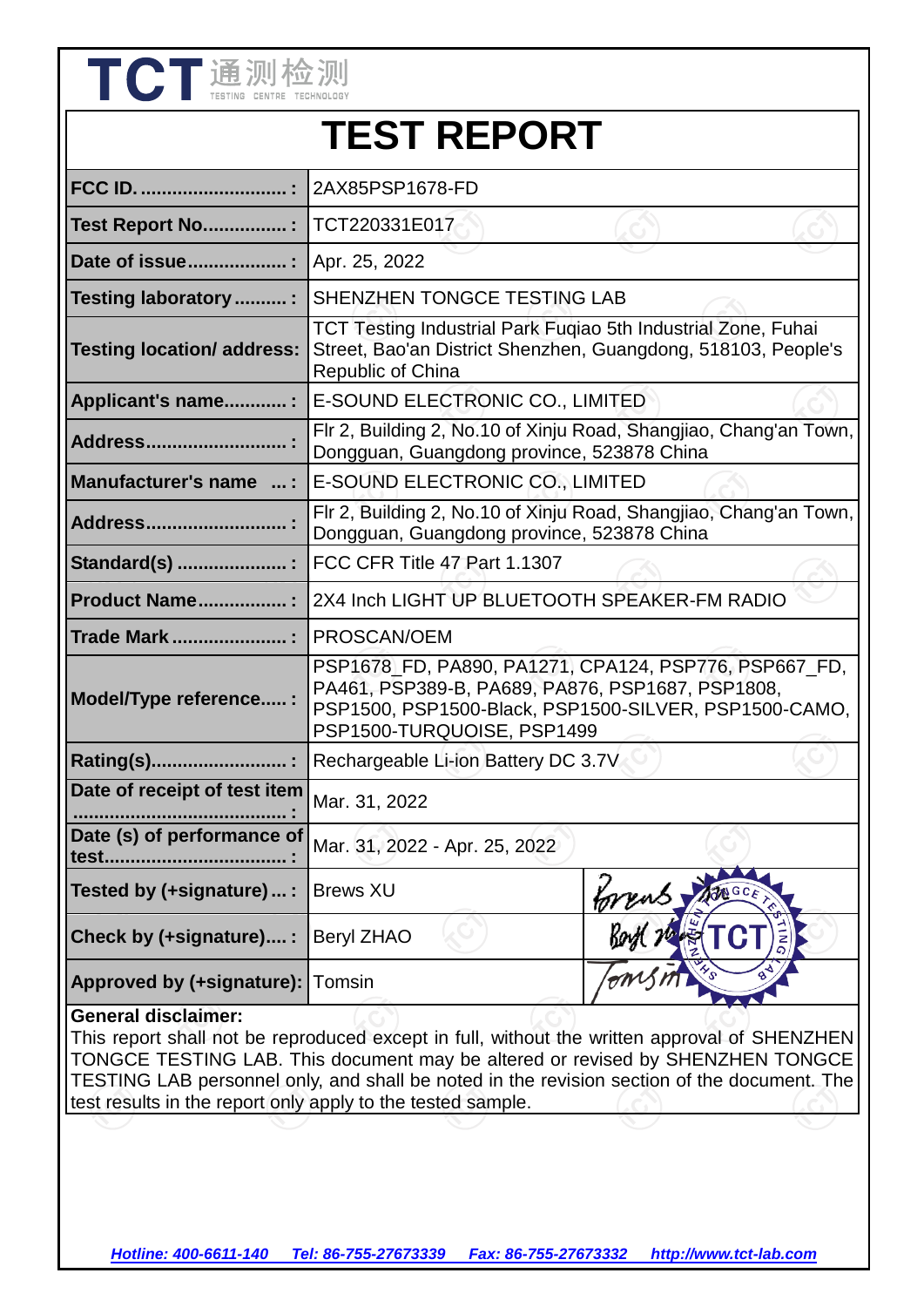#### Report No.: TCT220331E017

# **Table of Contents**

**TCT** 通测检测

|  |  | 6 |
|--|--|---|

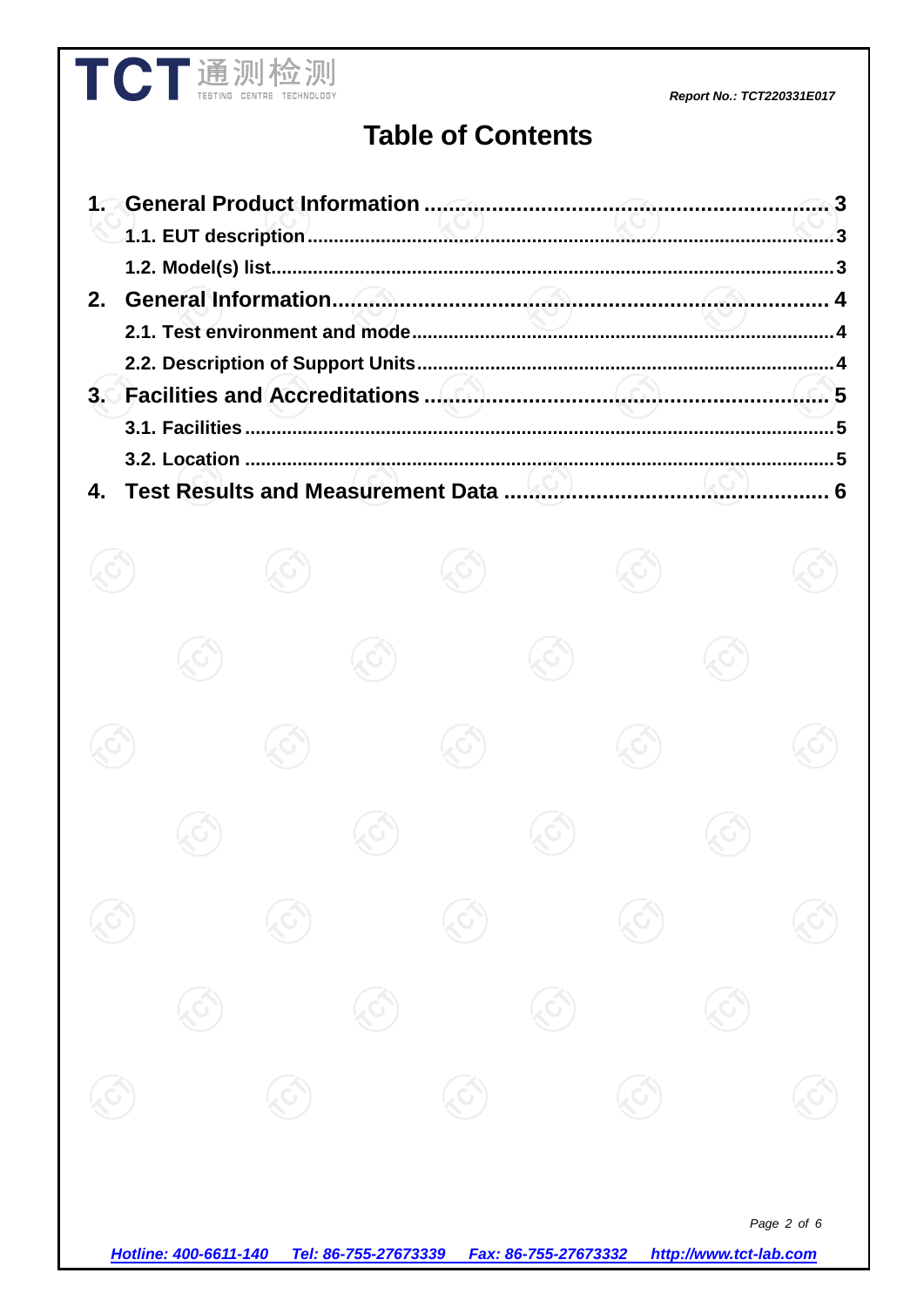## **1. General Product Information**

### **1.1. EUT description**

| <b>Product Name</b>                     | : 2X4 Inch LIGHT UP BLUETOOTH SPEAKER-FM RADIO |  |  |  |  |
|-----------------------------------------|------------------------------------------------|--|--|--|--|
| <b>Model/Type reference</b>             | : PSP1678 FD                                   |  |  |  |  |
| <b>Sample Number</b>                    | TCT220331E016-0101                             |  |  |  |  |
| Operation Frequency :   2402MHz~2480MHz |                                                |  |  |  |  |
| <b>Modulation Type</b>                  | ¶GFSK, π/4-DQPSK, 8DPSK                        |  |  |  |  |
| <b>Antenna Type</b>                     | :   PCB Antenna                                |  |  |  |  |
| <b>Antenna Gain</b>                     | $-0.58$ dBi                                    |  |  |  |  |
| Rating(s).                              | Rechargeable Li-ion Battery DC 3.7V            |  |  |  |  |

Note: The antenna gain listed in this report is provided by applicant, and the test laboratory is not responsible for this parameter.

## **1.2. Model(s) list**

| No.             | <b>Model No.</b>                                                                                                                                                                     | <b>Tested with</b> |
|-----------------|--------------------------------------------------------------------------------------------------------------------------------------------------------------------------------------|--------------------|
|                 | <b>PSP1678 FD</b>                                                                                                                                                                    |                    |
| Other<br>models | PA890, PA1271, CPA124, PSP776, PSP667_FD, PA461,<br>PSP389-B, PA689, PA876, PSP1687, PSP1808, PSP1500,<br>PSP1500-Black, PSP1500-SILVER, PSP1500-CAMO,<br>PSP1500-TURQUOISE, PSP1499 |                    |

Note: PSP1678\_FD is tested model, other models are derivative models. The models are identical in circuit and PCB layout, only different on the model names. So the test data of PSP1678 FD can represent the remaining models.

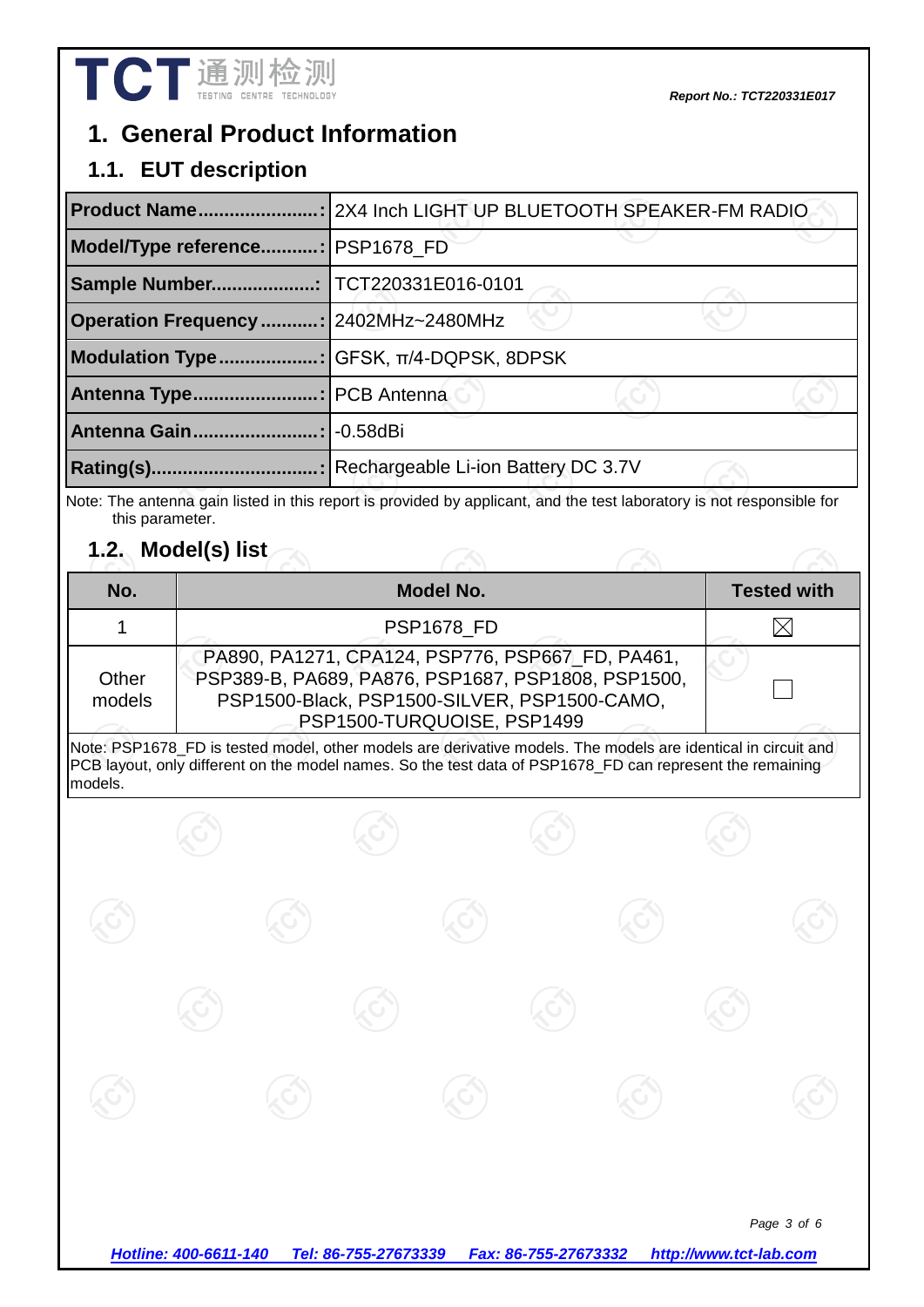*Report No.: TCT220331E017*

## **2. General Information**

#### **2.1. Test environment and mode**

| <b>Item</b>                     | Normal condition                                          |                 |  |  |  |
|---------------------------------|-----------------------------------------------------------|-----------------|--|--|--|
| <b>Temperature</b>              |                                                           | $+25^{\circ}$ C |  |  |  |
| <b>Voltage</b>                  |                                                           | <b>DC 3.7V</b>  |  |  |  |
| <b>Humidity</b>                 |                                                           | 56%             |  |  |  |
| <b>Atmospheric</b><br>Pressure: |                                                           | 1008 mbar       |  |  |  |
| <b>Test Mode:</b>               |                                                           |                 |  |  |  |
| Engineering<br>mode:            | Keep the EUT in continuous transmitting by select channel |                 |  |  |  |
|                                 |                                                           |                 |  |  |  |

#### **2.2. Description of Support Units**

The EUT has been tested as an independent unit together with other necessary accessories or support units. The following support units or accessories were used to form a representative test configuration during the tests.

| <b>Equipment</b> | <b>Model No.</b> | <b>Serial No.</b> | <b>FCC ID</b> | <b>Trade Name</b> |
|------------------|------------------|-------------------|---------------|-------------------|
|                  |                  |                   |               |                   |
| $\mathbf{A}$ .   |                  |                   |               |                   |

*Note:* 

- *1. All the equipment/cables were placed in the worst-case configuration to maximize the emission during the test.*
- *2. Grounding was established in accordance with the manufacturer's requirements and conditions for the intended use.*
- *3. For conducted measurements (Output Power, 20dB Occupied Bandwidth, Carrier Frequencies Separation, Hopping Channel Number, Dwell Time, Spurious Emissions), the antenna of EUT is connected to the test equipment via temporary antenna connector, the antenna connector is soldered on the antenna port of EUT, and the temporary antenna connector is listed in the Test Instruments.*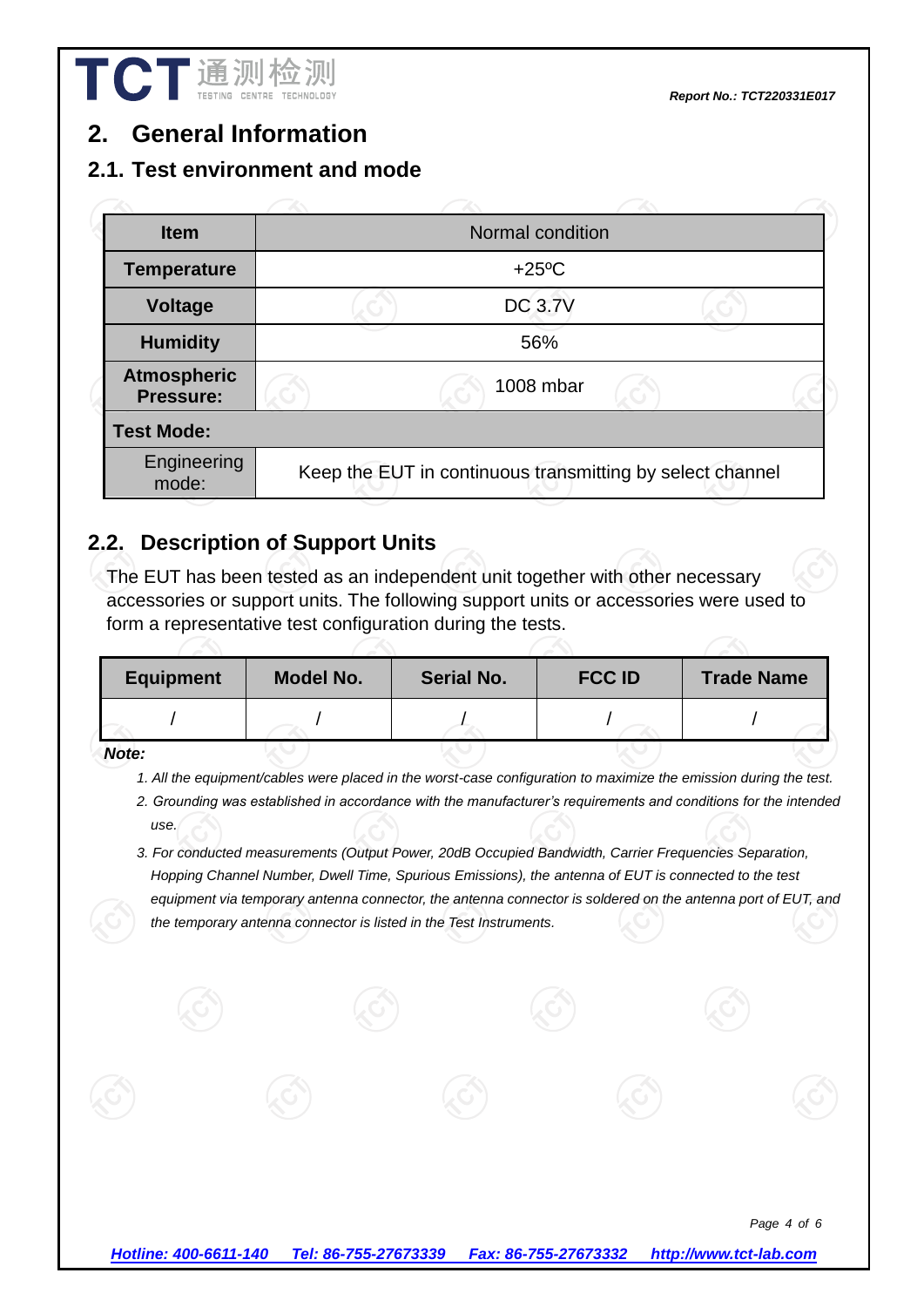

## **3. Facilities and Accreditations**

#### **3.1. Facilities**

The test facility is recognized, certified, or accredited by the following organizations:

● FCC - Registration No.: 645098

SHENZHEN TONGCE TESTING LAB

Designation Number: CN1205

The testing lab has been registered and fully described in a report with the (FCC) Federal Communications Commission. The acceptance letter from the FCC is maintained in our files.

- IC Registration No.: 10668A-1
	- SHENZHEN TONGCE TESTING LAB
	- CAB identifier: CN0031

The testing lab has been registered by Certification and Engineering Bureau of Industry Canada for radio equipment testing.

#### **3.2. Location**

#### SHENZHEN TONGCE TESTING LAB

Address: TCT Testing Industrial Park Fuqiao 5th Industrial Zone, Fuhai Street, Bao'an District Shenzhen, Guangdong, 518103, People's Republic of China TEL: +86-755-27673339